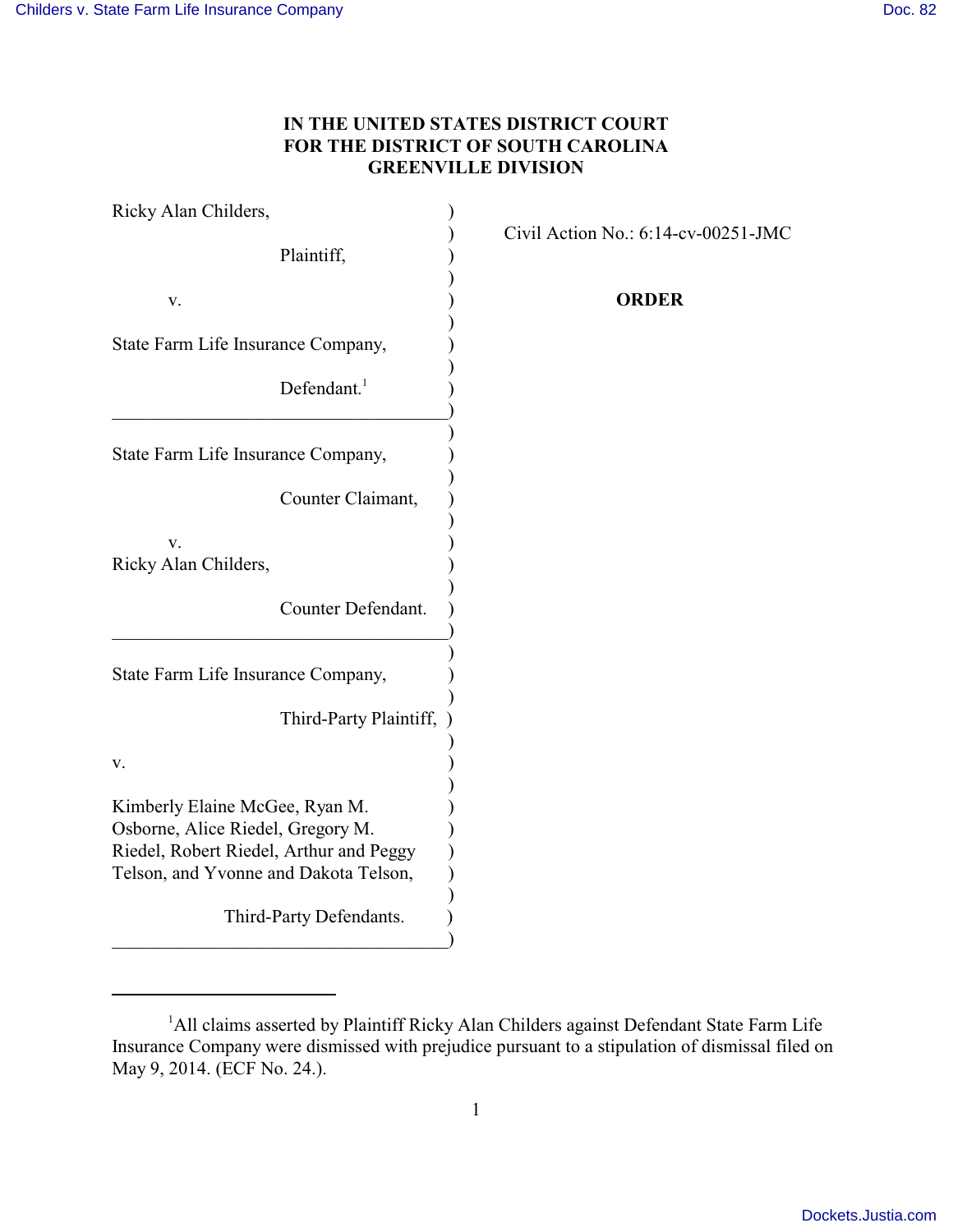This matter is before the court for review of the magistrate judge's Report and Recommendation ("Report") (ECF No.78), filed on October 24, 2014, recommending that the State Farm Life Insurance Company's Motion to Dismiss (ECF No. 37) be granted; Childers' Motion for Summary Judgment (ECF No. 61) be granted; and Childers' Motion for Default Judgment (ECF No. 71) be found as moot. The Report and Recommendation sets forth in detail the relevant facts and legal standards on this matter, and the court incorporates the magistrate judge's recommendation herein without a recitation.

The magistrate judge's Report and Recommendation is made in accordance with 28 U.S.C. § 636(b)(1) and Local Civil Rule 73.02 for the District of South Carolina. The magistrate judge makes only a recommendation to this court. The recommendation has no presumptive weight. The responsibility to make a final determination remains with this court. *See Mathews v. Weber*, 423 U.S. 261, 270-71 (1976). The court is charged with making a *de novo* determination of those portions of the Report and Recommendation to which specific objections are made, and the court may accept, reject, or modify, in whole or in part, the magistrate judge's recommendation or recommit the matter with instructions. *See* 28 U.S.C. § 636(b)(1).

Petitioner was advised of his right to file objections to the Report and Recommendation (ECF No. 78-1). However, Petitioner filed no objections to the Report and Recommendation.

In the absence of objections to the magistrate judge's Report and Recommendation, this court is not required to provide an explanation for adopting the recommendation. *See Camby v. Davis*, 718 F.2d 198, 199 (4th Cir. 1983). Rather, "in the absence of a timely filed objection, a district court